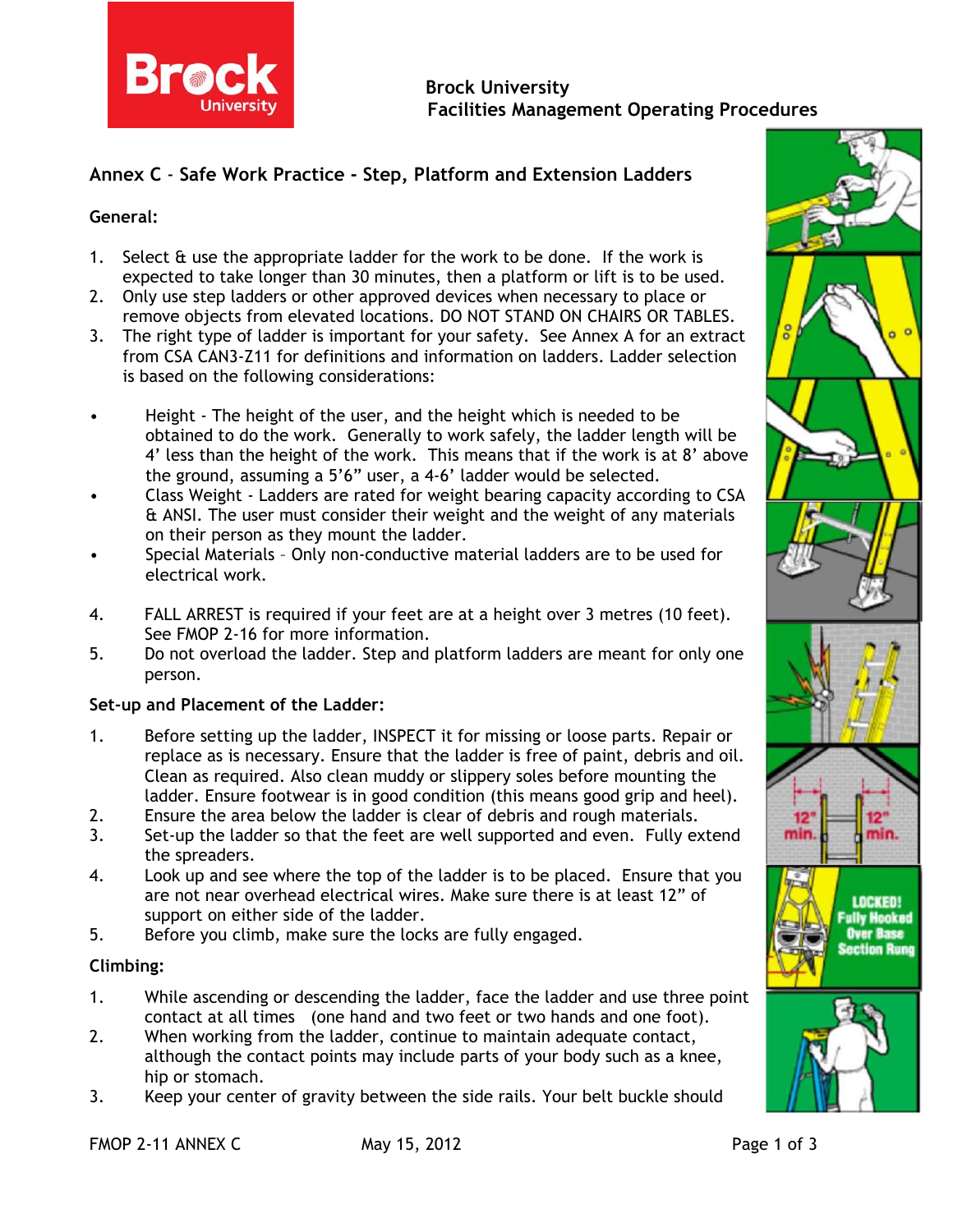never be outside the side rail.

- 4. If using a ladder in a doorway or passage way, set up barricades and warning signs.
- 5. When climbing, carry tools, parts, etc., in an apron or belt, or raise and lower them by a hand line, and hook equipment on a rung while you work.
- 6. Where it would not be practical to perform work other than from a ladder and it is not practical for the worker to maintain three points of contact while performing the work, fall protection is required;
- 7. Do not use a ladder when it is too windy.

## **Step & Platform Ladders**

### **Step Ladder Inspections**:

The following is a check list for careful inspection of a step ladder including an orchard ladder (wood, aluminum or fiberglass):

Look over your ladder carefully before each use. Observe the following:

- 1. SIDERAILS-splits, cracks, separated laminations, splinters, decay, protruding nails.
- 2. RUNGS-cracks, decay, splinters, excessive wear or looseness.
- 3. HARDWARE loose or missing rivets
- broken, loose or missing step or rung braces.
- broken, loose or missing spreaders
- loose hinges
- broken or missing spreader locking device
- the bottom of the legs should be equipped with shoes of slip resistant material.

### **Step Ladder Safety**:

- 1. Keep the ladder away from all electrical sources.
- 2. Ensure all four feet are positioned on a firm, level surface.
- 3. Do not set the ladder up on mobile equipment.
- 4. Ensure that the ladder is fully open and the bars are locked.
- 5. Place the step or platform ladder at right angles to the work.
- 6. For step ladders, do not work from the material shelf, the top or the top step of the ladder.
- 7. For folding platform ladders with a hand hold or guard rail above the platform, work may be done from the platform.
- 8. Step ladders must not to be used as a support for scaffolds or as planks for scaffolds.